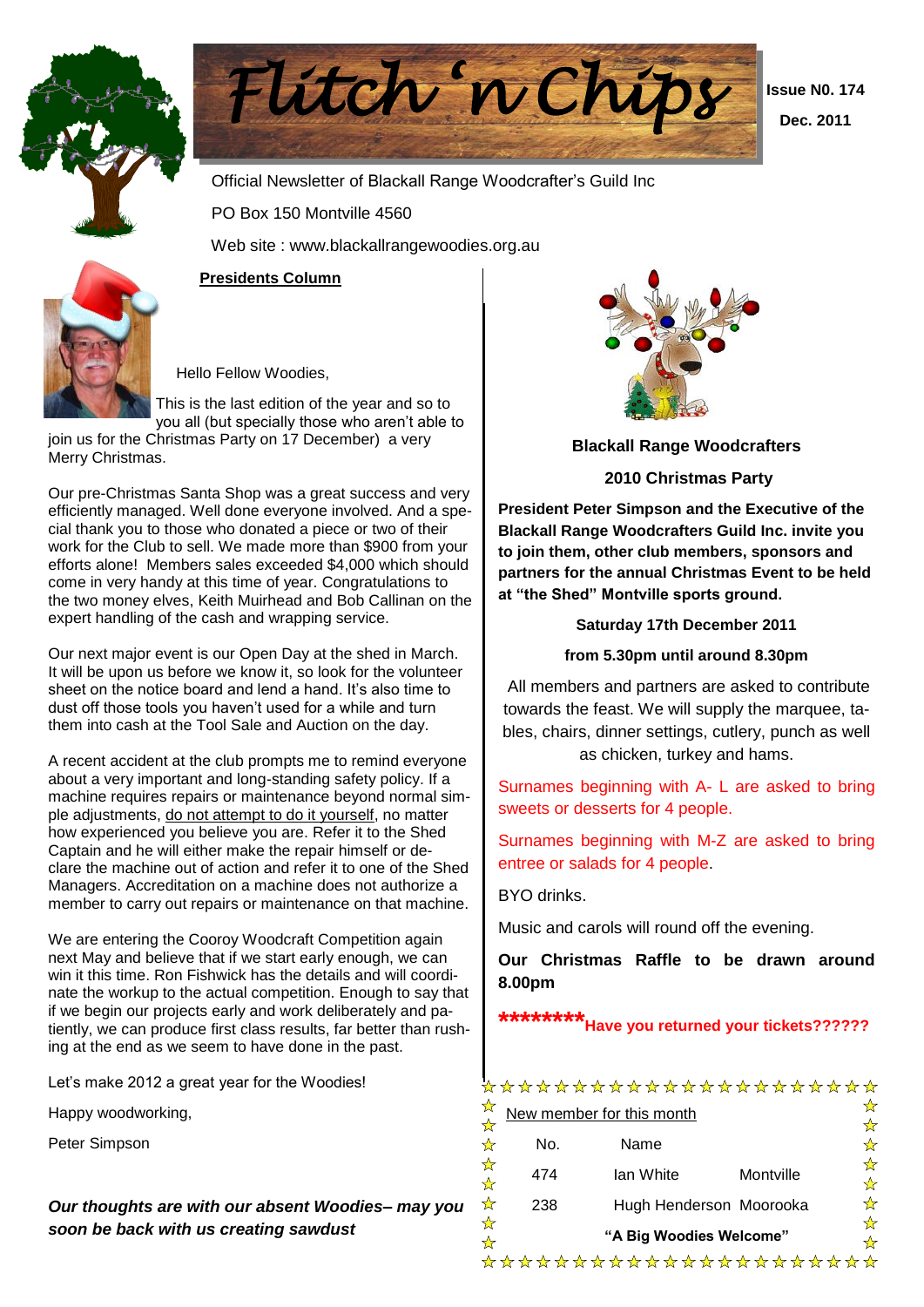On Sat. 19th November, 2011 Bob Keyte Award Winner, Bill Rangott, demonstrated how he makes his championship winning jewellery boxes. Bill discussed the whole process of making boxes, including where he gets his bits and pieces.

Bill showed an array of several different types of boxes and discussed the methods used in each type.



Dave Banister, our intrepid world traveller continues his tour......

 It was with regret that time beat me in Scotland but whilst in Glasgow obtained a Rail &Sail ticket that took me via train to Stranraer and by ferry to Belfast.

Three tours over four days....first was usual hop on hop off bus tour around the city, 2nd was a somewhat



political tour, being The Black Taxi Tour taking in a lot of the areas still in conflict between the orange and the green which still divides this troubled part of the world. 3rd was a tour to the Giants Causeway taking in the North East Coast Line and small hamlets on this fullday history tour. After saying goodbye to newfound friends at my hostel, I moved down to Dublin in the South East and onto another tour throughout Sth Ireland which included backpacker accommodation for 7 nights. Our tour was called Paddy Wagon Bus Tours and we spent day 1 traversing across to the west coast to Galway.... the start of another unforgettable sojourn, taking in Kilkenny, Tipperary, Ring of Kerry, Cork, Cong village and finishing back in Dublin at the Guinness factory, which was another highlight of the tour. Another Rail &Sail ticket was purchased to take me to the Lakes district in England. But more of that later. Bye for now Dave Banister, xxx for the sheilas.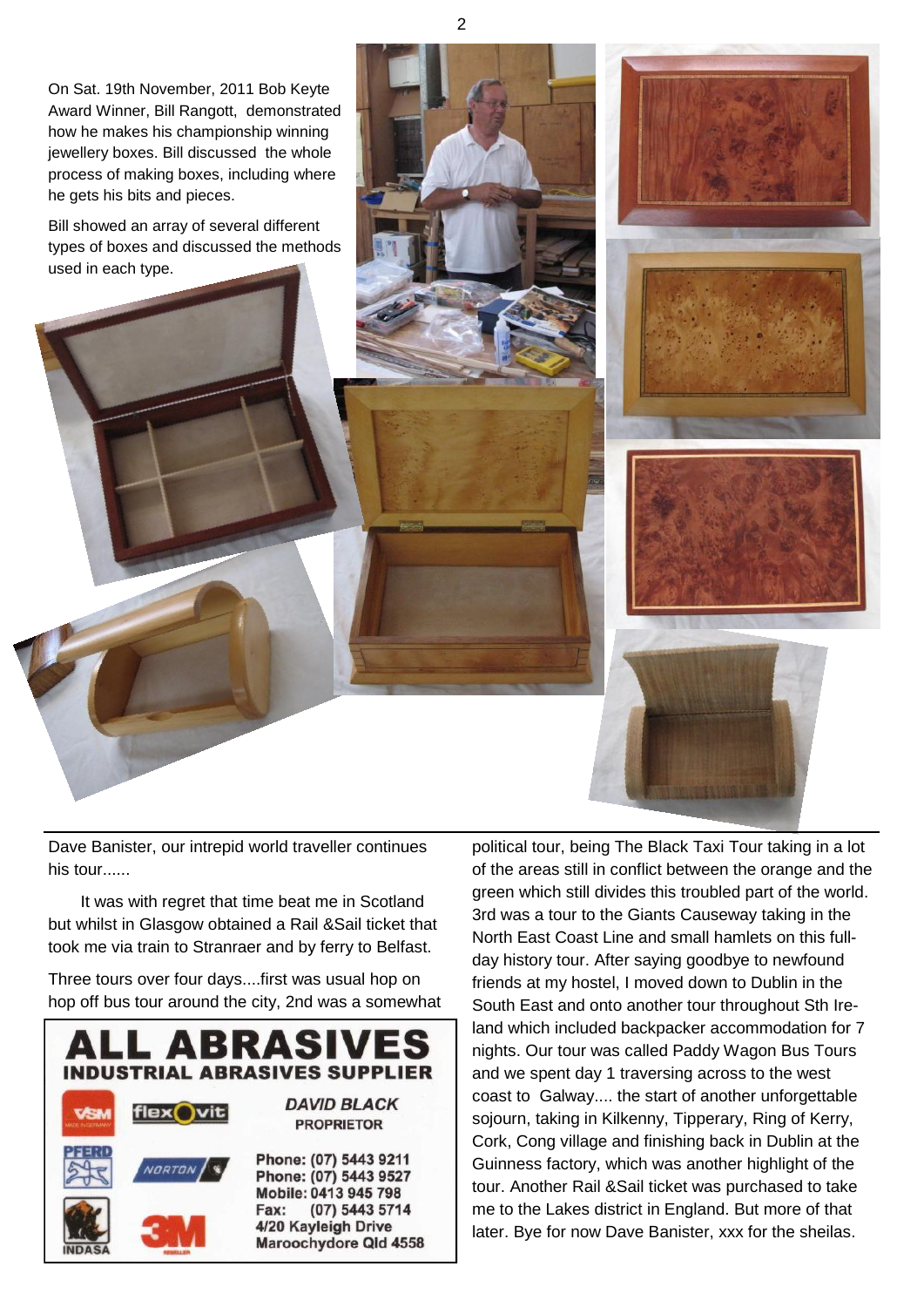

### **MAPLETON HARDWARE**

Your handy hardware store.

Come in and see us for all your hardware needs. Hand Tools, Sleepers, Power Tools, Drill Bits, Paint and Stains. Plus Plumbing and General Hardware

#### **Open 7 Days**

Rob, Toni and Laurie

Cnr Obi Obi Rd & Emu Walk **MAPLETON** Phone 5445 7773

 $\overline{0}$ 

Gary & Cheryle Campbell

• Camper Trailers • Vehicle Interiors<br>• Furniture Upholstery • Boat & 4WD Canopies Unit 7 / 47 Beerwah Parade, Beerwah 4519 Queensland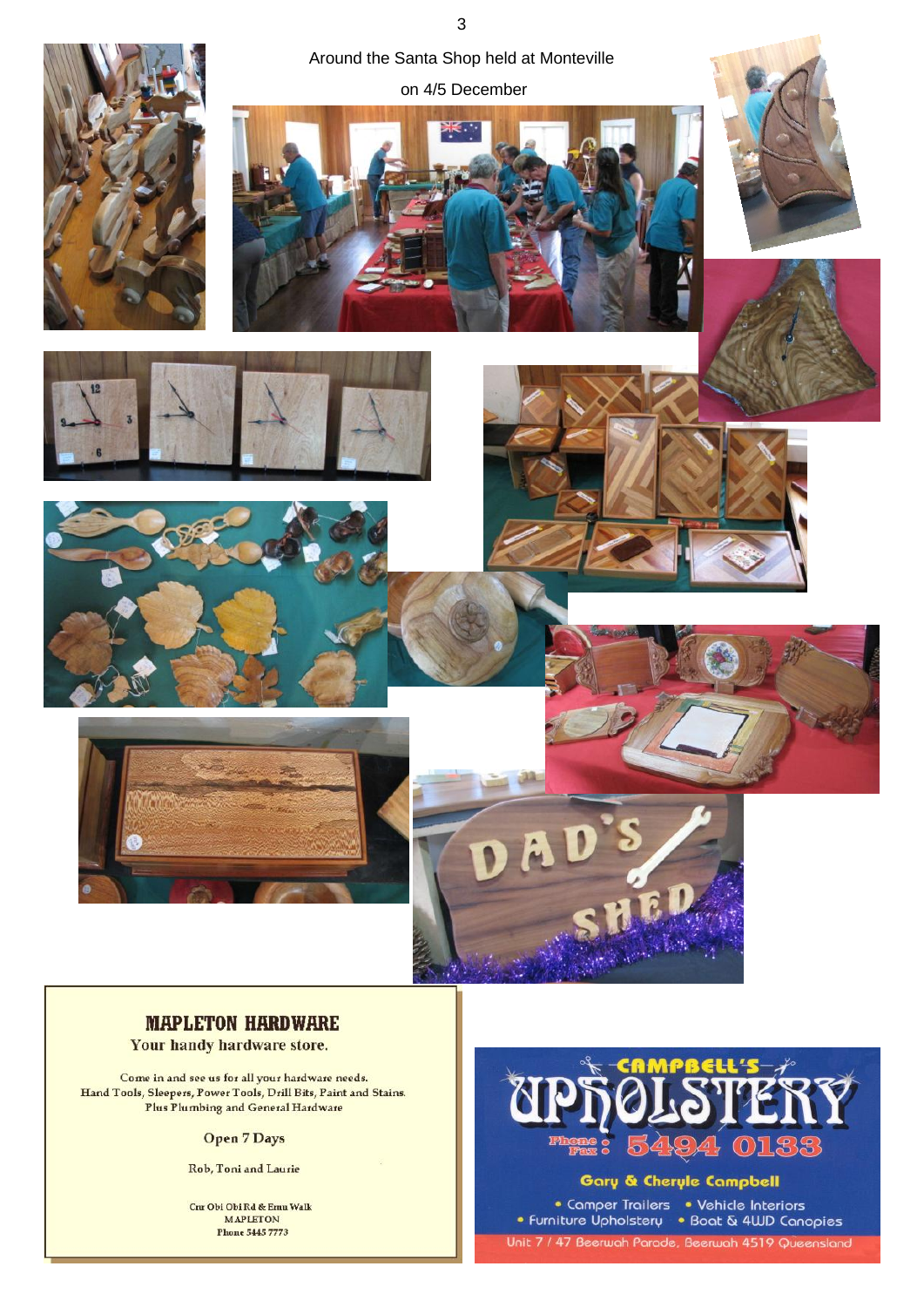

## "What Can You Do With A 4 x 2 ?"

The judging of our 4x2 competition was held at the Santa Shop weekend at Montville and the winning entry came from Warne Wilson. Warne used an antique chair in his possession to create patterns for his Antique Chair. Several modifications had to be made to the original design to reduce the amount of wastage. Warne receives a 12 month subscription to Australian Wood Review for his efforts.



The expanding light fitting (nicknamed Tyrannosurus Light) was created by Dick Graves to provide a moveable light for use in a workshop or over a barbeque.



The Dinner Tray was made by John Muller and was sliced and book matched from the Bunya Pine.



The Taj Mahal, made by Terry Maddison was inspired by a visit to the original. There were several hidden features such as the centre spire lifting off to reveal a jewel box.





 $(07)$  5492 5655 0418 838 499 calsigns@westnet.com.au The Twisting Stool, crafted by Max Barrenger was inspired by a stool on display at the Wood Design Centre in Launceston which featured timber and metal. This featured cold bent laminated legs and steam bent footrest with the seat made from wedges to reduce the timber useage.

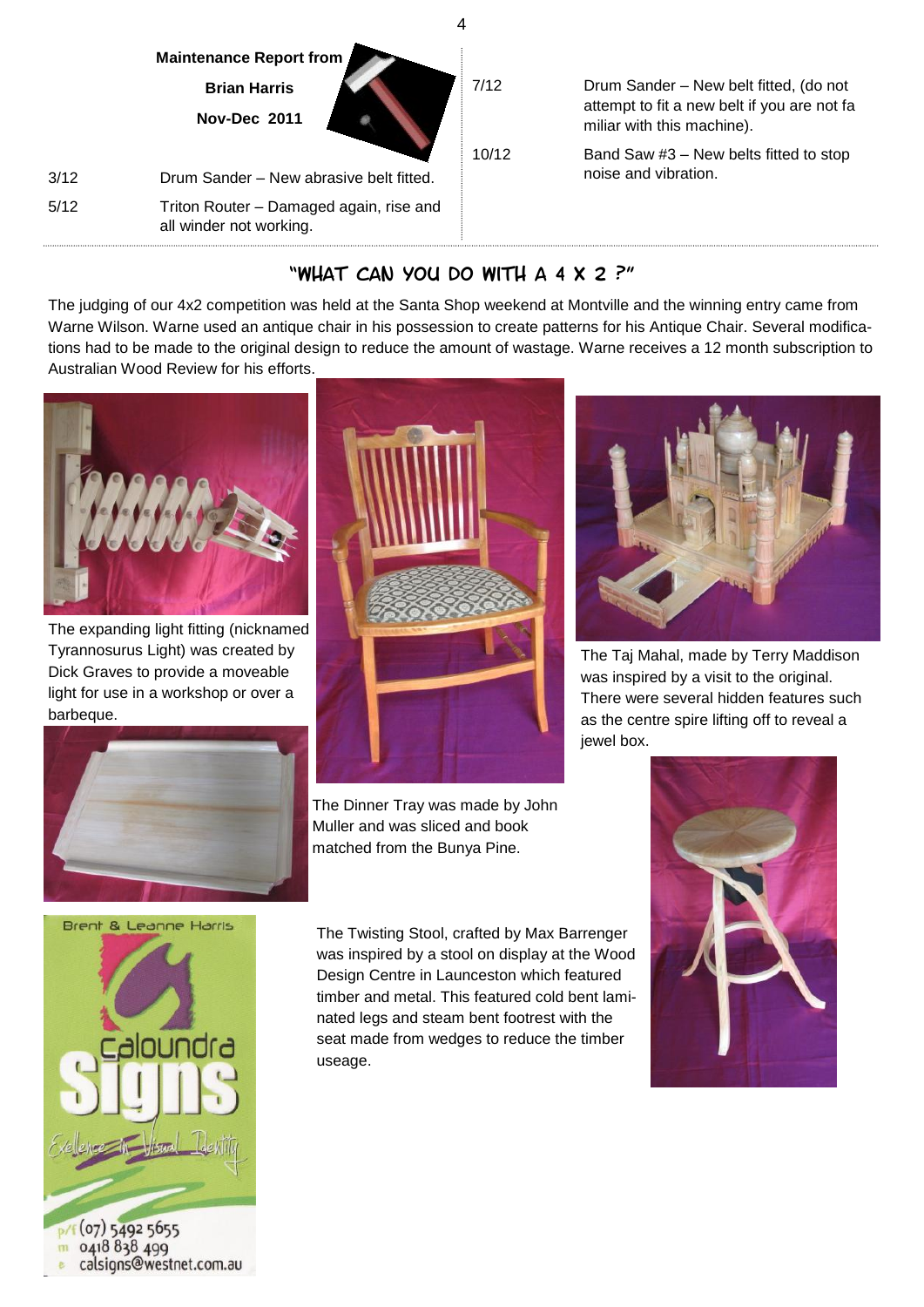### **Around The Shed This Month**



Some of the boys from Care Cottage paid a visit.



The Elves in the Toy Dept are flat out finishing off the toys for the Salvo's to collect on Sun 17th.





• Pine • Ply • Hardwood • Mouldings •

10% Discount to BRWCG



Don Gratton from the Horseless Carriage Club came to the Club with a badly mangled piston and con rod and asked if we could make a trophy out of them to be presented perpetually as "The Hard Luck Award" to the member who had experienced the most trouble with his or her vintage vehicle. (One member this year has had the engine out of his car nine times!)

 $\cup\mathcal{O}(\mathcal{O})(\mathcal{O})(\mathcal{O})(\mathcal{O})(\mathcal{O})(\mathcal{O})$ Ron Fishwick reminds us..... Its time to start putting your thinking caps on to produce entries for the Cooroy Interclub competition that is held at the beginning of May. Entries are required in the following categories... **DOOOOOOOOO** Woodturning General Woodwork (furniture, clocks etc) Carving **Pyrography** 5 Intarsia/Fretwork **Toymaking** Lets make 2012 a successful one. Ron**BRWG Meeting Schedule 2011-2012**

- **Meetings start at 9:30am.**
- **Quarterly General meetings are held on the second Saturday of November, February, May and August.**
- **Management Committee meetings are held on the second Saturday of each month.**

| 2012 | January 14  | Mgt                      |
|------|-------------|--------------------------|
|      | February 11 | General                  |
|      | March 10    | Mgt                      |
|      | April 14    | Mgt                      |
|      | May 12      | General                  |
|      | June 9      | Mgt                      |
|      | July 14     | Mgt                      |
|      | August 11   | <b>AGM &amp; General</b> |